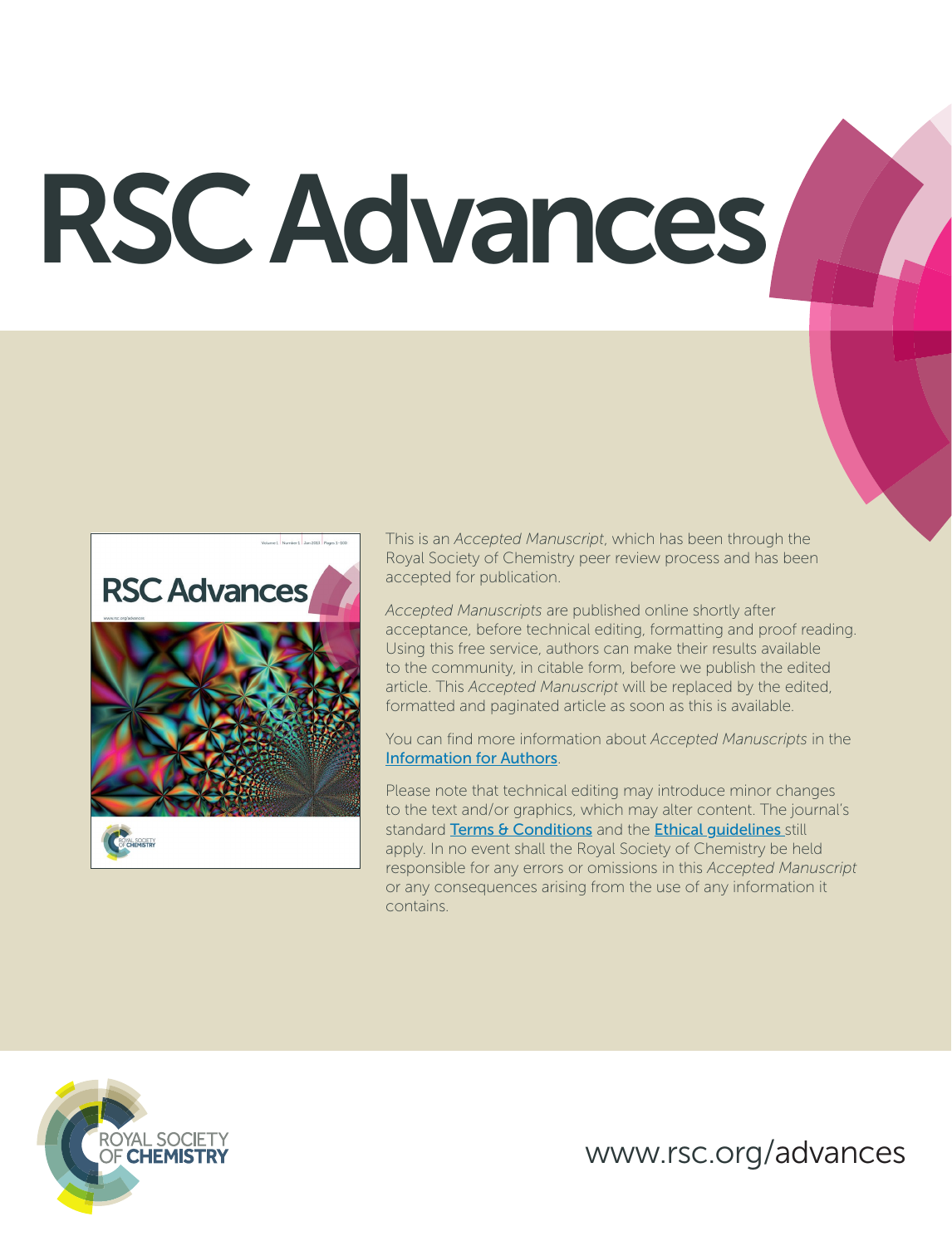# **Journal Name**





# **Facile Synthesis of SAM-Peptide Conjugates through Alkyl Linkers Targeting Protein** *N***-terminal Methyltransferase 1**

Received 00th January 20xx, Accepted 00th January 20xx

Gang Zhang<sup>a</sup> and Rong Huang<sup>\*a</sup>

DOI: 10.1039/x0xx00000x

**www.rsc.org/** 

**We report the first chemical synthesis of SAM-peptide conjugates through alkyl linkers to prepare bisubstrate analogs for protein methyltransferases. We demonstrated its application by developing a series of bisubstrate inhibitors for protein N-terminal methyltransferase 1 and the most potent one exhibited a** *K***<sup>i</sup> value of** 310 ± 55 **nM.** 

Protein methylation has been recognized as an important posttranslational modification because of its implications in a variety of disorders including cancer, cardiovascular diseases, inflammation, metabolic and neurodegenerative diseases.<sup>1-5</sup> Consequently, protein methyltransferases that are responsible for this modification have drawn a lot of attention as potential therapeutic targets. The protein methyltransferase family consists of nearly fifty predicted protein lysine methyltransferases (PKMTs), over forty predicted protein arginine methyltransferases (PRMTs), and two newly discovered protein *N*-terminal methyltransferases (NTMTs). They all have two binding pockets: one for a protein substrate and the other for a methyl donor *S*-adenosyl-*L*-methionine (SAM). PKMTs, PRMTs, and NTMTs all utilize SAM as a methyl donor to transfer a methyl group from SAM to the nitrogen atom of the epsilon amine of lysine, guanidino group of arginine, and N-terminal α-amine, respectively. The methyl-transfer reaction generally undergoes an  $S_N$ 2-like mechanism and involves a ternary complex formation. $6-9$ 

The number of reports concerning protein methylation has undergone exponential growth since 2000. However, the majority of protein methyltransferases involved in specific physiological reactions remains elusive. Hence, specific probes are important to decipher the biological functions and therapeutic potentials of methyltransferase targets. $10-16$  A general approach for the development of specific inhibitors of individual methyltransferases would greatly advance the field.

Bisubstrate analogues that simultaneously occupy the binding sites for both substrates to mimic a transition state and have the potential to offer high selectivity for individual enzymes of large and homologous families such as acetyltransferases, kinases, glycosyltransferases and methyltransferases (**Figure 1**).17–26 Bisubstrate inhibitors can also be used in cellular studies if linked to cell-penetrating peptides including polyarginine and Tat peptide (GRKKRRQRRRPPQ) to improve the cellular uptake.<sup>23</sup> The protein methyltransferases share a common SAM binding site, therefore it imposes a big challenge for small SAM analogs to discriminate specific target unless there is a unique structural feature like DOT1L. $^2$  Since 2010, many efforts have been made to develop bisubstrate analogues for PRMTs and PKMTs by covalently linking a SAM analogue with a guanidine functionality through various alkylamino groups or an ethylene linker.<sup>20-22</sup> They exhibited high selectivity and validated the feasibility of using an alkyl group to tether both substrate portions to develop specific inhibitors for protein methyltransferases. However, these prototype bisubstrate inhibitors either did not contain a peptide substrate moiety, or were obtained *in situ* via nitrogen mustard which restricted an ethylene group as the only linker.  $27,28$  Hence, there is an urgent need to address the synthetic challenge to chemically tether a SAM analog with a specific peptide substrate through various alkyl groups with different length to probe optimal length to generate more potent and specific probe for individual protein methyltransferase. To fulfil this need, we describe herein a new synthetic route to connect a SAM analog with different peptides via alkyl linkers.



**Figure 1. SAM-Peptide conjugates designed to occupy both SAM and protein substrate binding sites** 

*a.Department of Medicinal Chemistry, Institute for Structural Biology, Drug Discovery & Development, Virginia Commonwealth University, Richmond, VA, 23219.* 

<sup>†</sup> Electronic Supplementary Information (ESI) available: [organic synthesis, characterization, fluorescence-based assay procedure, and docking study]. See DOI: 10.1039/x0xx00000x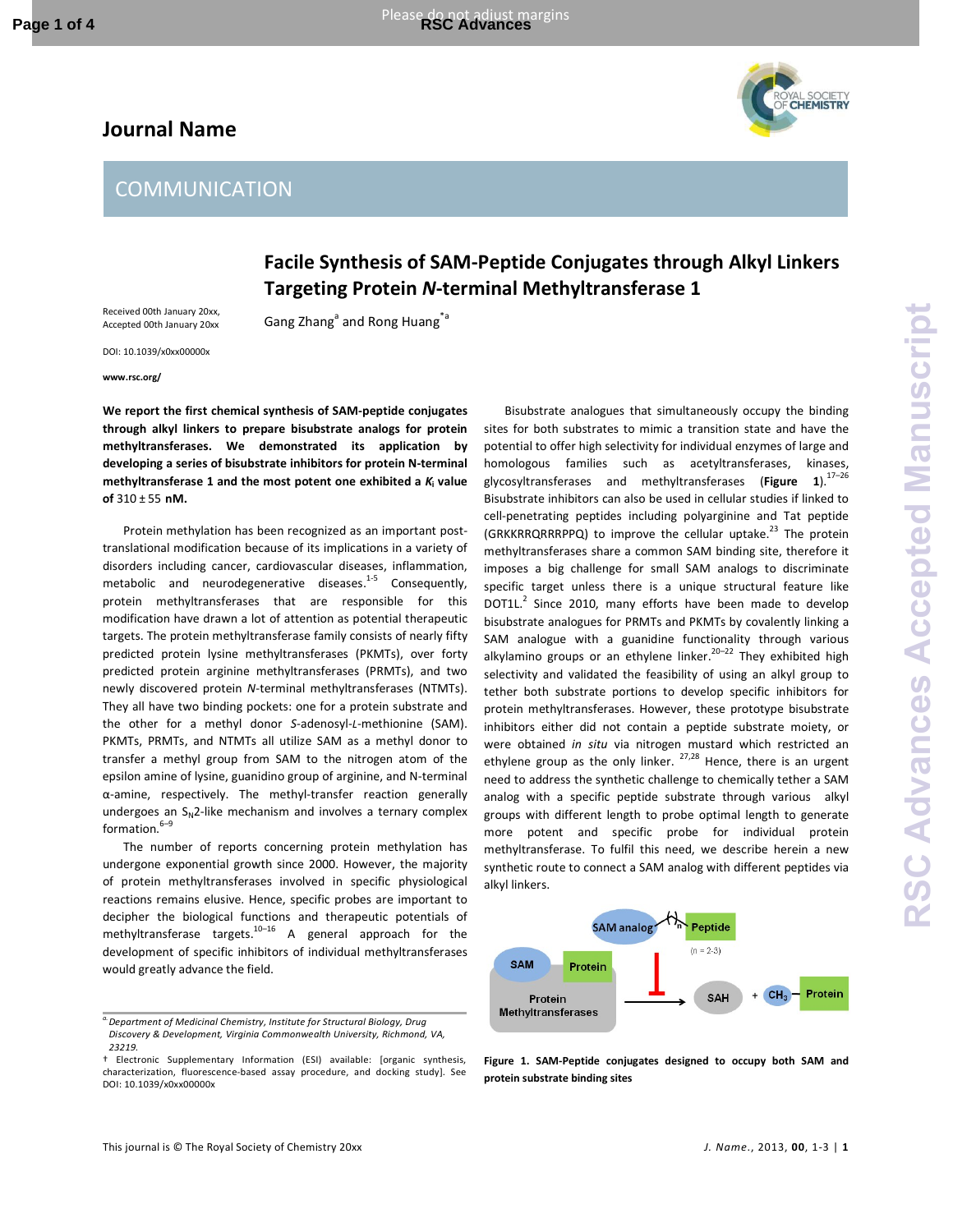NTMT1, a new addition to the family of protein methyltransferases, recognizes and methylates proteins that have a canonical X-Pro-Lys motif (X = Ala, Gly, Pro, and Ser) at the *N*terminus.<sup>29,30</sup> So far, there is only one specific inhibitor available for this enzyme, which was synthesized through a click chemistry and reported by our laboratory.<sup>24</sup> To explore a new scaffold, we

initiated our efforts to design a series of SAM-peptide conjugates by linking a SAM analogue with peptides that start with either Ala or Gly through an alkyl group as our model system. Our crystal structure suggested that the distance between the sulfonium ion and the  $\alpha$ -N-terminal nitrogen atom is 4.7 Å.<sup>30</sup> And for most protein methyltransferases, this



distance varies from 2.2 Å to 4.7  $Å^{29-33}$  Hence, we chose an ethylene or a propylene group as a linker and designed a series of compounds **1a-f** targeting NTMT1 with substrate peptides that start with GPK/R.<sup>34, 35</sup> We also designed compounds 1g-j by adding either an Ala or Gly to an ethylene group to extend the linker length for two peptide substrates PPKR and SPKR to probe an optimal linker. Since the addition of In addition, successful preparation of **1g-j** will further support that our synthetic route may be applied as a general approach to link different peptides to construct bisubstrate analogues for other protein methyltransferases.

| Table 1. Inhibition Activities against NTMT1 |  |  |
|----------------------------------------------|--|--|
|----------------------------------------------|--|--|

| Compd          | n            | peptide       | $IC_{50}(\mu M)$ | $K_i(\mu M)$    |
|----------------|--------------|---------------|------------------|-----------------|
| 1a             | 2            | <b>GPKR</b>   | $10 + 2$         | $2.6 \pm 0.7$   |
| 1 <sub>b</sub> | 2            | <b>GPKRIA</b> | $4.2 \pm 1.2$    | $1.1 \pm 0.3$   |
| 1 <sub>c</sub> | 2            | <b>GPRRRS</b> | $0.94 \pm 0.16$  | $0.31 \pm 0.06$ |
| 1 <sub>d</sub> | 1            | GP            | $77 + 36$        | $19 + 9$        |
| 1e             | 1            | <b>GPKRIA</b> | $10 \pm 3$       | $2.6 \pm 0.8$   |
| 1 <sub>f</sub> | 1            | <b>GPRRRS</b> | $4.6 \pm 1.5$    | $1.2 \pm 0.4$   |
| 1g             | 1            | <b>APPKR</b>  | >100             |                 |
| 1 <sub>h</sub> | $\mathbf{1}$ | <b>ASPKR</b>  | >100             | ۰               |
| 1i             | 1            | <b>GPPKR</b>  | >100             |                 |
| 1j             | 1            | <b>GSPKR</b>  | >100             |                 |

We have successfully synthesized these SAM-peptide conjugates (**Scheme 1**). Compound **4** was synthesized from commercially available adenosine after protection of 2'- and 3' hydroxyl groups by the isopropylidene group<sup>36</sup>, conversion to an azide<sup>37</sup>, and followed by a hydrogenation reaction.<sup>38</sup> Then 4 reacted with Boc-protected aspartic aldehyde gave **5** by reductive amination.<sup>20</sup> Amines of the amino alcohols were protected with a

Cbz group by treatment of benzyl chloroformate  $(Cbz)$ .<sup>39</sup> Subsequent oxidation with Dess-Martin periodinane yielded 6a-b<sup>40</sup>, which were subjected to a reductive amination in the presence of **5** and sodium triacetoxyborohydride to produce **7a-b** in 78-80% yield. Removal of the Cbz group by hydrogenation reaction from **7a-b** led to **3a-b**. Compound **3a-b** reacted with α-bromo peptide on resin and was cleaved from the resin with a cleavage cocktail containing trifluoroacetic acid (TFA)/ 2,2'-(Ethylenedioxy) diethanethiol(DODT)/H<sub>2</sub>O/ triisopropylsilane (TIPS) (94:2.5:2.5:1,v/v), and purified by RP-HPLC to afford the target compounds **1a-j**. The α-bromo peptides were prepared by using 2 bromo acetic acid or 2-bromo propionic acid at the *N*-terminal position following general solid-phase peptide synthesis.

 We evaluated the inhibitory activities of all synthesized compounds at both  $K_m$  values of SAM (8  $\mu$ M) and RCC1-10 (0.9  $\mu$ M) in a fluorescence-based assay.<sup>9</sup> Among them, compounds 1a-f exhibited an IC<sub>50</sub> value ranging from 780 nM to 113  $\mu$ M (**Table 1**). In particular, compound 1c displayed an  $IC_{50}$  value of 0.94  $\pm$  0.16 µM and a K<sub>i</sub> value of 310 ± 55 nM. Structure-activity relationships indicate that a propylene group is an optimal linker for NTMT1, since **1b-c** are more potent than **1e-f**, respectively. These results further validated our structural discovery of the unique distance of 4.7 Å for NTMT1. As the peptide length extends to six like **1b-c** and **1e-f**, the NTMT1 inhibition activity increases. These results confirmed that the first six amino acids are important for NTMT1 recognition.<sup>9</sup> In addition, peptide sequence specificity contributes to the inhibitory activity. For NTMT1, the second and third positions of peptide substrates are critical for NTMT1 recognition. Normally, Pro is at the second position and Lys or Arg is at the third position,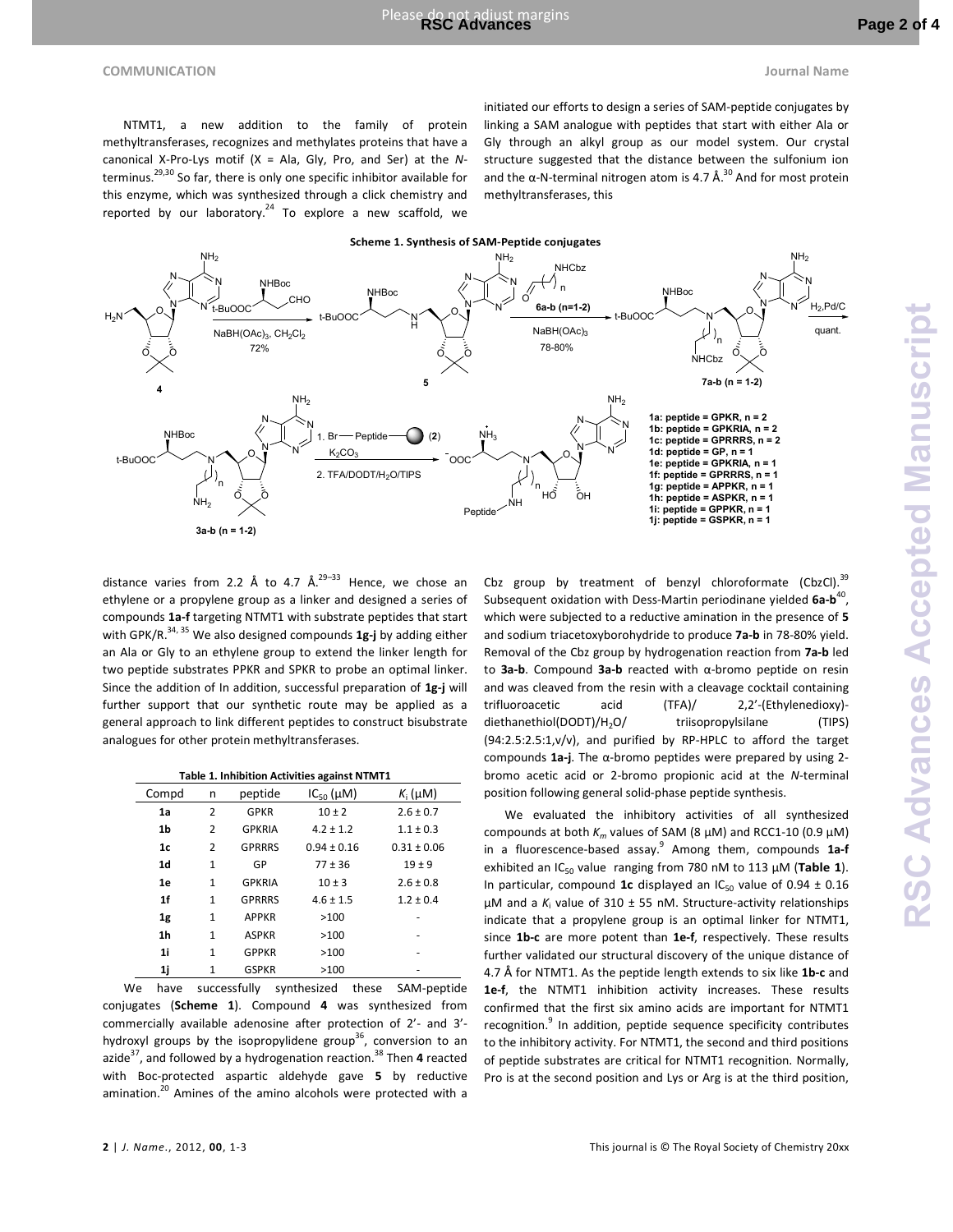## **Journal Name** COMMUNICATION **COMMUNICATION**

respectively. As shown in **Table 1**, **1g-j** barely showed any inhibition even at 100 µM, which suggested that addition of Gly or Ala to the linker failed to orient PPKR and SPKR to the peptide binding pocket. The bisubstrate analogues (**1c** and **1f**) with peptide sequence GPRRRS showed the most potent activities than related compounds (**1b** and **1e**), which suggests that GPRRRS can be well recognized by NTMT1. This result correlates with previous study of centromere protein A which contains a GPRRRS peptide at its N-terminus and has been shown to be predominantly trimethylated in mitosis. $34$ 

In order to assess the selectivity of **1c** to serve as a valuable



**Figure 2. Inhibition on methylation states of RCC1-10 with 5 µM of compound 1c**

inhibitor of NTMT1, we evaluated its selectivity *versus* two closely related protein methyltransferases, protein arginine methyltransferase 1 and lysine methyltransferase G9a. At 30 µM, it did not show any significant inhibition of either G9a or PRMT1. We also examined how compound **1c** affects the progression of *N*α-amine methylation at 5 μM by MALDI-MS.<sup>9,24,41</sup> Triplicate samples of RCC1-10 peptide (SPKRIAKRRS) along with compound **1c** were subjected to NTMT1 methylation assays. Following these assays, samples were analyzed at 20 min to monitor the methylation progression. Dimethylation and trimethylation of RCC1-10 were completely abolished. Monomethylated RCC1-10 was substantially reduced to 19% in the presence of **1c** (**Figure 2**).

To understand the interactions between compound **1c** and NTMT1, we performed molecular docking of **1c** into the SAM and peptide substrate binding sites of NTMT1 using Gold 5.2. The result suggested that compound **1c** can occupy both SAM and peptide substrate binding sites simultaneously. The SAM part in **1c** was superimposed well with SAH and retained similar interactions with NTMT1. The Ser6 of the peptide interacts with GLU213 and the guanidino groups on the three Arg residues interact with LEU31, GLY32 and LEU176 (**Figure 3**).



**Figure 3. (A) Docking study of 1c with carbons in yellow to crystal structure of NTMT1 complexed with SAH (PDB: 2EX4). (B) Superimposed structure of 1c (carbons in yellow, nitrogens in blue and oxygens in red) with SAH (purple) in the complex. Only interacting residues were labeled. Hydrogen bonds are shown as yellow dotted lines.**

In summary, we successfully synthesized a series of SAMpeptide conjugates among which compound 1c exhibited a K<sub>i</sub> value of 235  $\pm$  40 nM for NTMT1. The optimal linker is a propylene group for NTMT1 in this series. This route is the first chemical synthesis to link a SAM analogue with peptide through alkyl linkers. It has the

potential to be adapted to build bisubstrate analogues for other PMTs since alkyl linkers have been proven to be viable linkers for both PRMTs and PKMTs.

We thank Dr. Raymond Trievel for the SAH Hydrolase plasmid, and Dr. Yujun Zheng for the PRMT1 plasmid. We appreciate Dr. Darrel L.

A